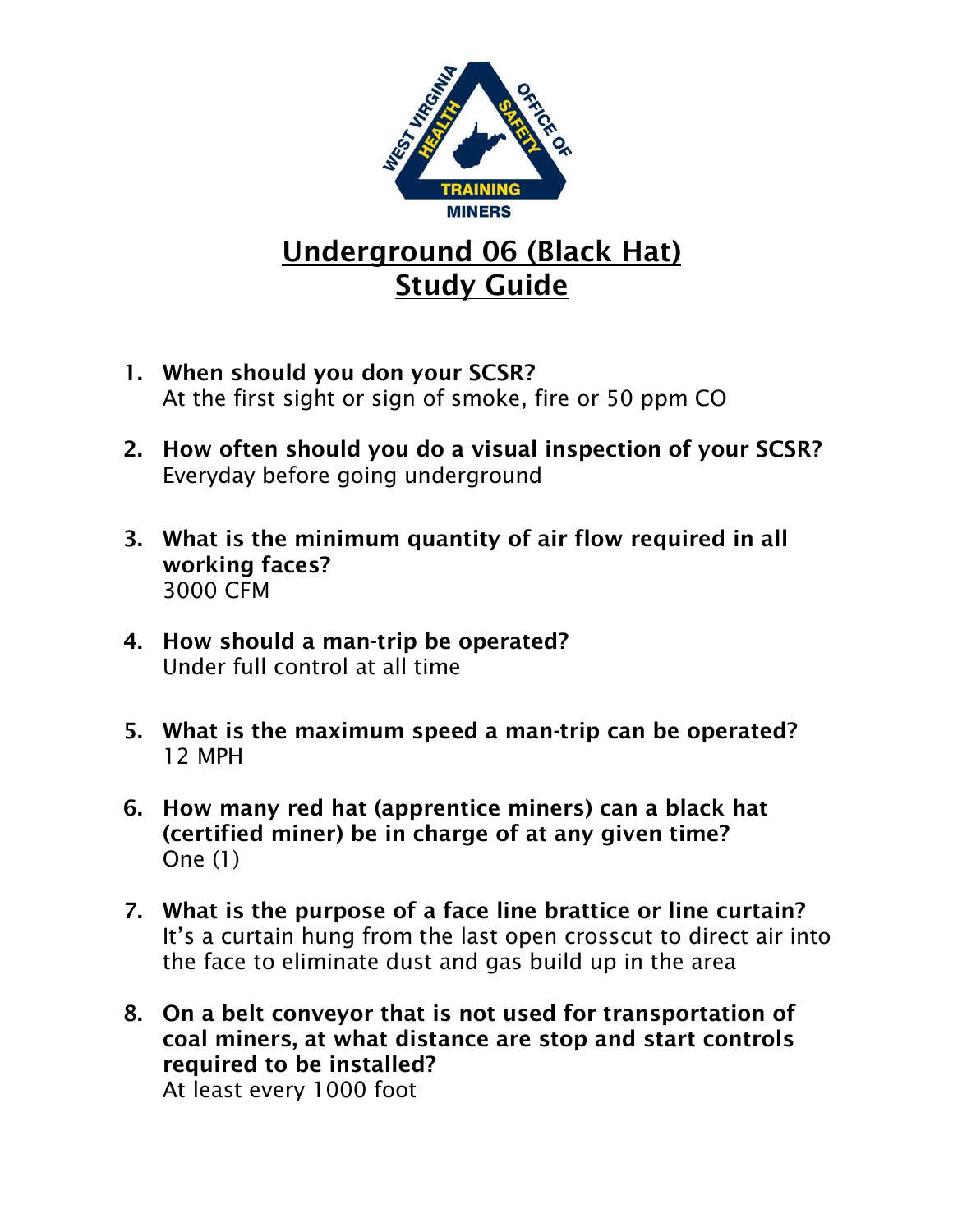- 9. What effect does the presence of small amounts of methane have on the explosibility of coal dust? It increases the explosibility
- 10. What is a check curtain?

A temporary curtain erected to deflect air and can be traveled through by mobile equipment and miners

- 11. Who is responsible for ensuring that the equipment is in safe and proper working order and reporting when it is not? The equipment operator assigned to the equipment
- 12. What shall all belt conveyors be inspected for daily? Frozen rollers, roof falls, rib rolls, mine gases, fires, and anything that may be a danger according to the WV mine laws
- 13. When can guarding be removed from belt heads? When power has been removed from the belt head and it has been tagged and locked out from the power source
- 14. What record is required of miners entering or leaving the mine?

The mines tracking system and the check-in check-out board

- 15. What is the duty of equipment operators and helpers, relative to others in the vicinity, while the equipment is in operation?
	- They shall not permit other persons to remain near the equipment
	- They shall keep themselves and others out of pinch point areas of the equipment
- 16. What protective devices should be used on gears, belts and revolving parts of machinery? Properly installed guards and shields
- 17. What precautions should be taken with machinery and equipment raised for repairs? It should be securely blocked to prevent accidental falling
- 18. What examination shall be made before taking a machine inby the last open crosscut of a working section? Methane gas examination inby the last open crosscut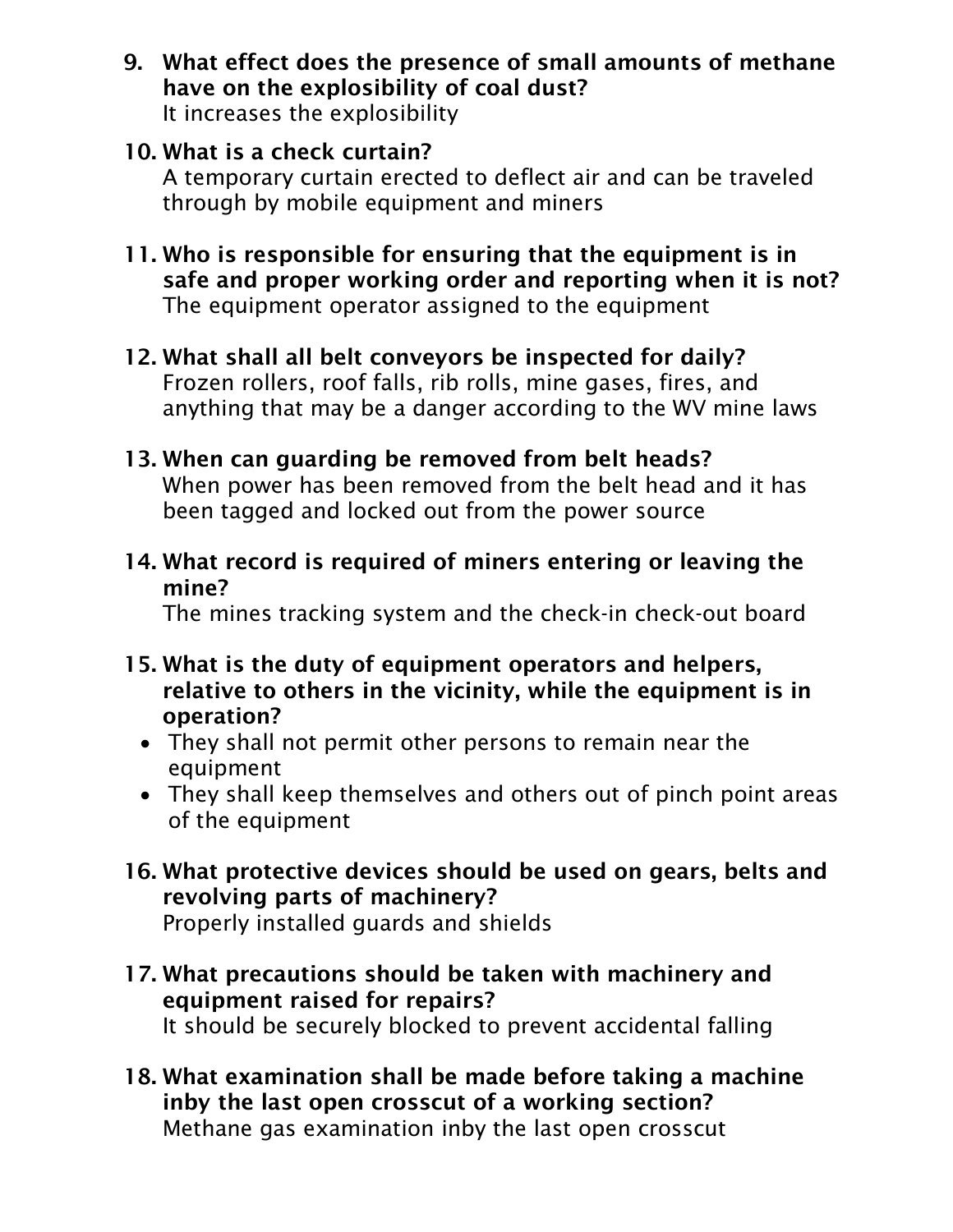- 19. How close to the face should a line curtain be hung? Not to exceed 10 feet
- 20. At what percentage of methane gas is equipment prohibited to operate in? 1.0% or above
- 21. How often shall gas examinations be made in face areas where equipment is operating? At least every 20 minutes
- 22. Where is the primary escape route located? In the intake airway
- 23. What shall the incoming communication signal activate on the working section?

An audible or visual alarm is activated on the mine phone

- 24. What is the purpose of a panic bar? To quickly de-energize a piece of equipment in the event of an emergency
- 25. When are hoses and gauges from oxygen and acetylene tanks required to be disconnected while underground? When not in use and when being transported
- 26. How many air courses must have two-way communication? Two (2) separate air courses, one (1) of which must be the intake airway
- 27. What is the best method for testing roof and ribs? By the sight, sound and vibration method
- 28. Who should perform pre-operational checks on equipment prior to putting into operation? The person operating the equipment
- 29. If methane reaches nine (9) percent, the greatest danger is: Explosion
- 30. What is the proper tool used to set timbers? Hammer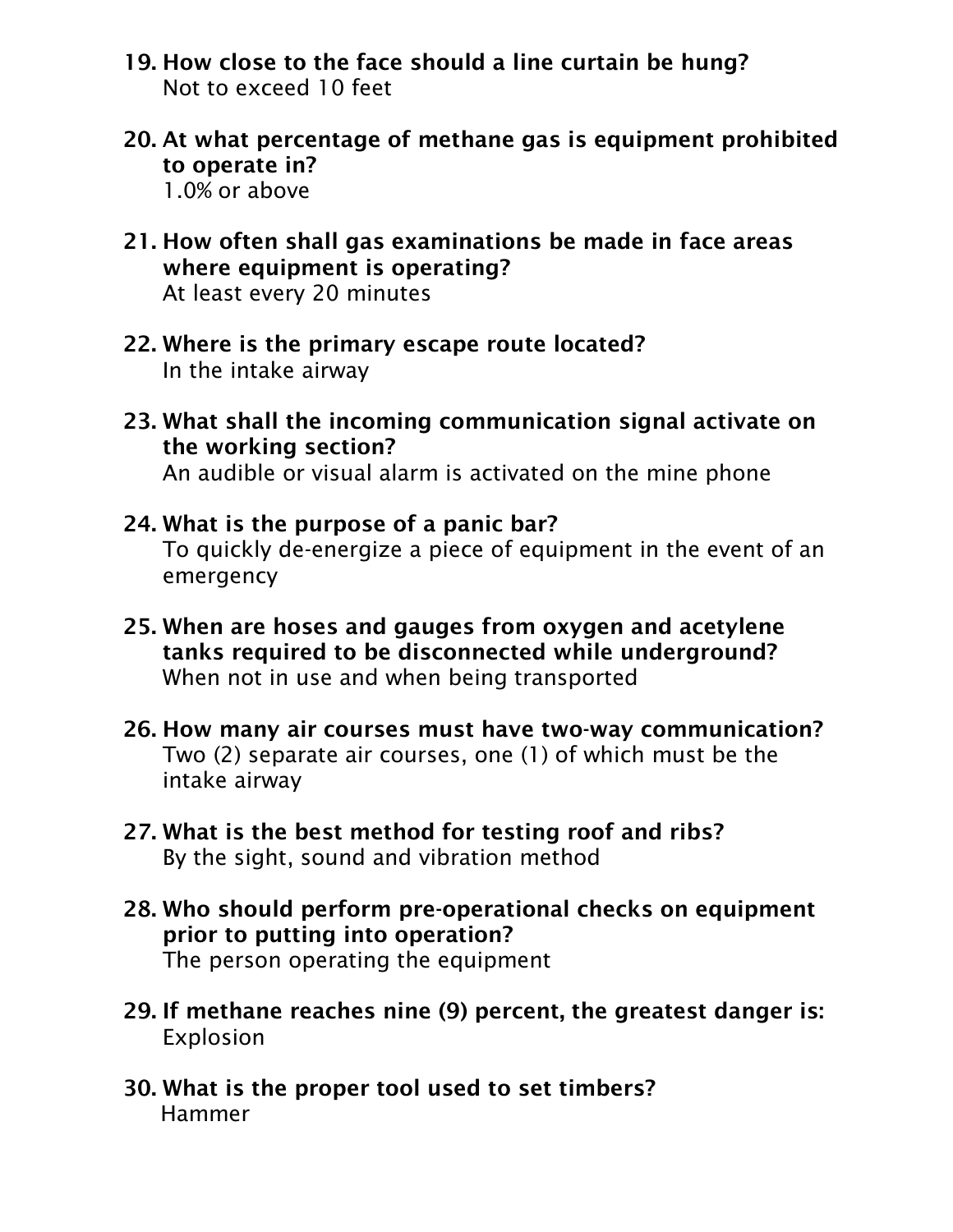- 31. A miner could receive a personal fine or assessment for violating any WV Mine Law. **True**
- 32. A self-contained self-rescuer (SCSR) provides protection against:
	- Carbon monoxide
	- Oxygen deficiency
	- Carbon dioxide
- 33. Persons shall not cross a moving conveyor belt except: Where suitable crossings facilities are provided
- 34. The following is required to be on a working section: Two-way communication or telephone
- 35. Why should line curtain be kept close to the face?
	- To keep methane removed from the face
	- To keep coal dust removed from the face
- 36. Exposed wires in power cables shall be: Repaired immediately by a certified electrician
- 37. What gas is odorless, colorless, tasteless and explosive in a concentration of five percent (5%) to fifteen percent (15%)? Methane
- 38. What shall be the minimum percentage of incombustible material after rock dust has been applied to all entries? 80%
- 39. Mining equipment shall not be parked within how many feet of a check curtain or a fly curtain? Fifteen (15) feet
- 40. Properly installed guards shall be used on what?
	- gears
	- belt drive and take up
	- revolving parts of machinery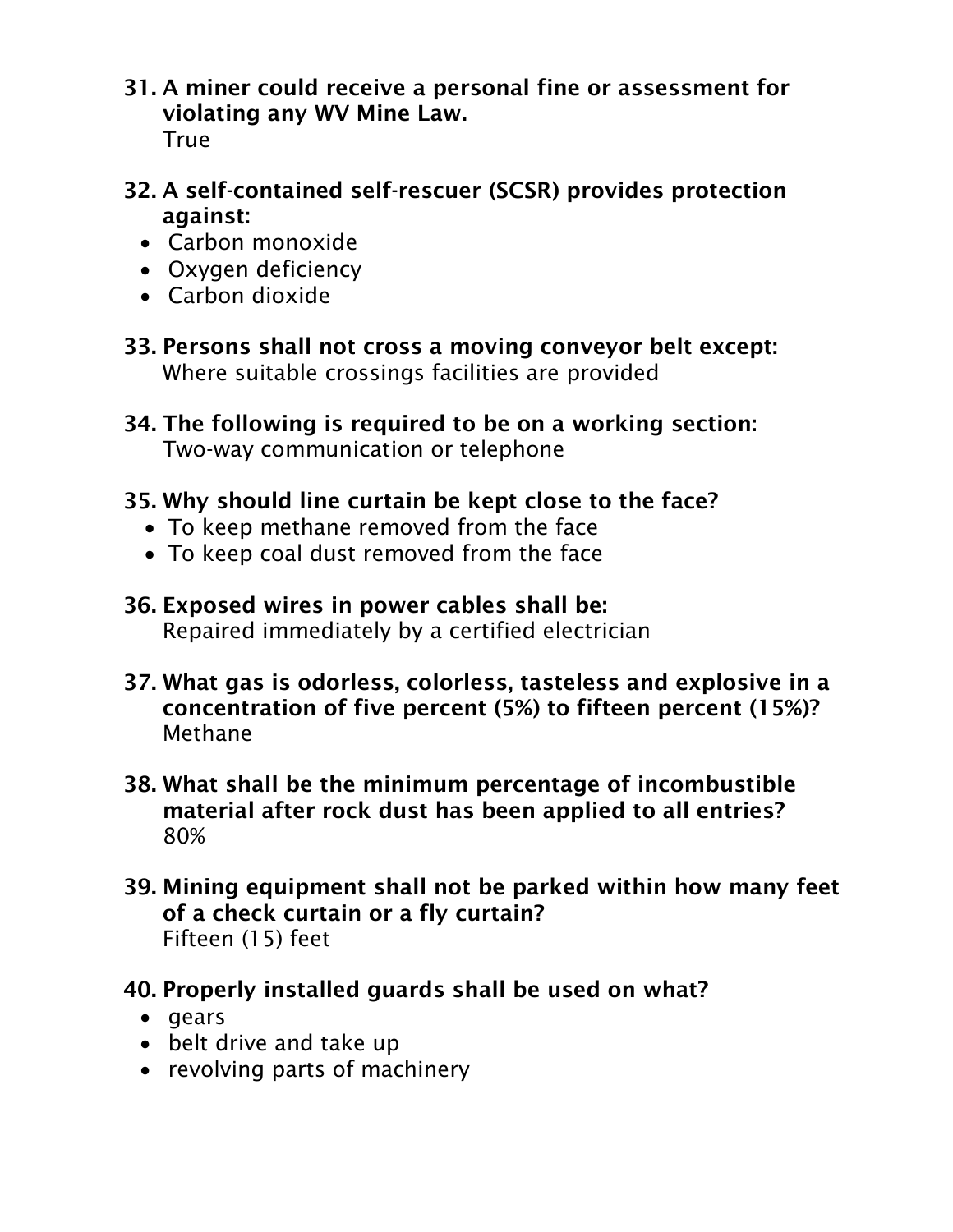- 41. A visual examination of what shall be made immediately before any work is started? Roof, face and ribs
- 42. What should be done when there is a 1% reading of methane detected anywhere in a working mine? Shut off power to all equipment in the affected area and reventilate.
- 43. What would be a source of CO (carbon monoxide) in coal mines? Combustion (Fire)
- 44. What is the explosive range of methane? 5% to15%
- 45. What is the principle gas found in coal? Methane
- 46. What is required in escapeways from the last permanent stopping to the surface or nearest escape facility in WV coal mines? Lifeline cord
- 47. What is the minimum percentage of oxygen that is required to be present throughout the mine? Nineteen and one-half percent (19.5 %)
- 48. Where is methane generally found in a mine or in the face? Methane is lighter than air and it is released from coal, therefore, when it is released it migrates upward, into high places.
- 49. Where is Hydrogen gas generally found in a mine? In and around battery charging stations
- 50. Where is Carbon Monoxide (CO) found in relation to the height of the mine entry? Along the mid height area of the entry
- 51. How many gases does the typical Multi-Gas Detector detect? Three (3), (Methane, Oxygen and Carbon Monoxide)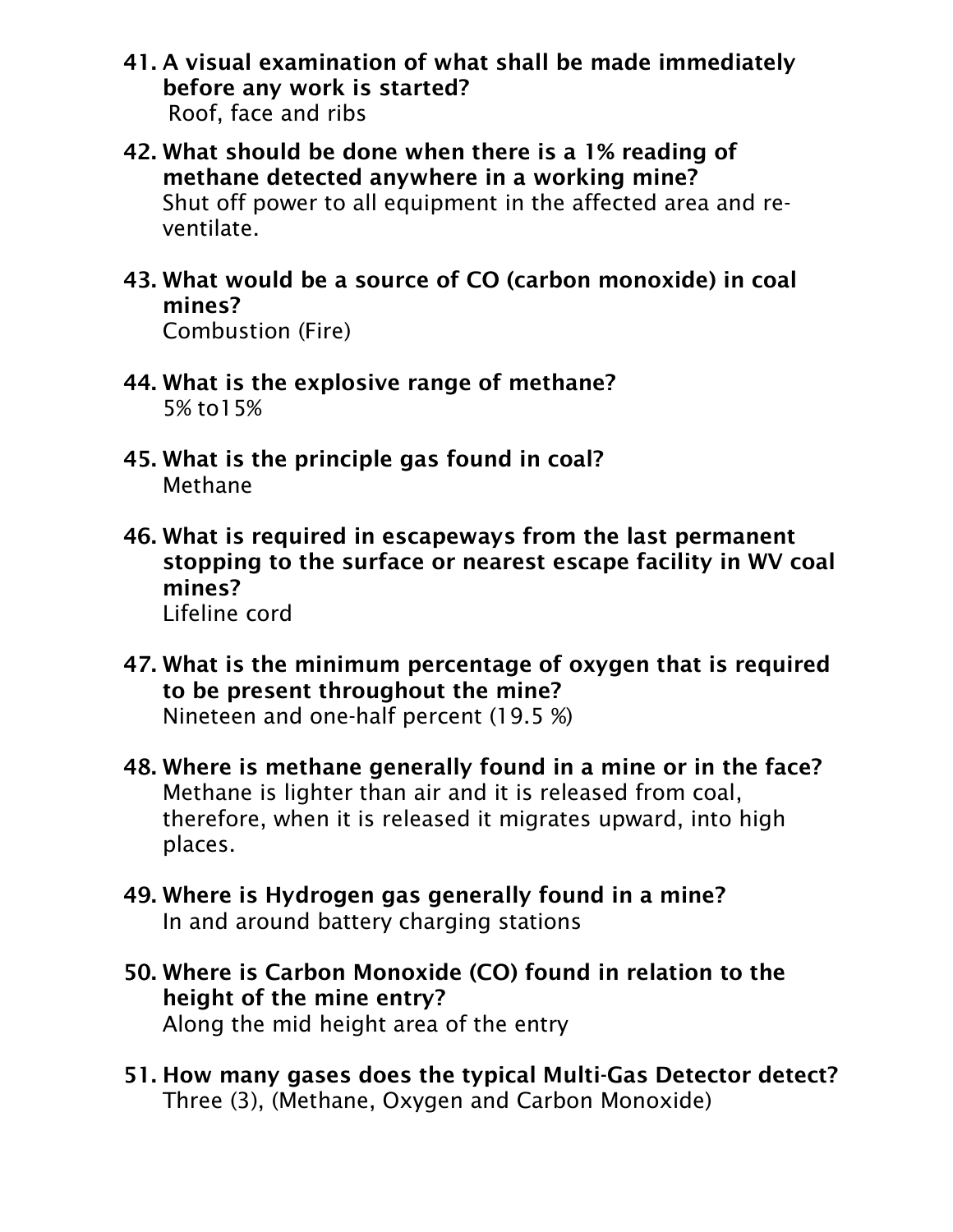- 52. How often does a Multi-Gas Detector have to be calibrated? Every thirty (30) days
- 53. What poisonous gas is exhaled when we breath? Carbon Dioxide (CO2)
- 54. What type of alarms are activated when a gas is detected on the Multi Gas detector? Audible, Visual and Vibration
- 55. What is the multi-gas detector's low alarm level for methane? 1% or below
- 56. What is the multi-gas detector's low alarm level for O2? 19.5 % or below
- 57. What is the multi-gas detector's low alarm level for CO? 50 PPM or below
- 58. In fresh air, what should be the O2 reading on the multi-gas detector? 20.8% to 21.0%
- 59. If someone has a compound fracture, you should attempt to set the broken bone. False
- 60. If a victim has a broken forearm, where would you tie the splint when applying? Above and below the break to immobilize the limb
- 61. The first method of controlling bleeding is to? Apply direct pressure on the wound
- 62. If a choking victim becomes unconscious, you should? Use abdominal thrusts
- 63. A miner is exposed to severe cold for an extended period of time. What would you treat him for? Shock, hypothermia and frostbite
- 64. Victims of electrical shock can be? Extremely burned, disoriented and without a pulse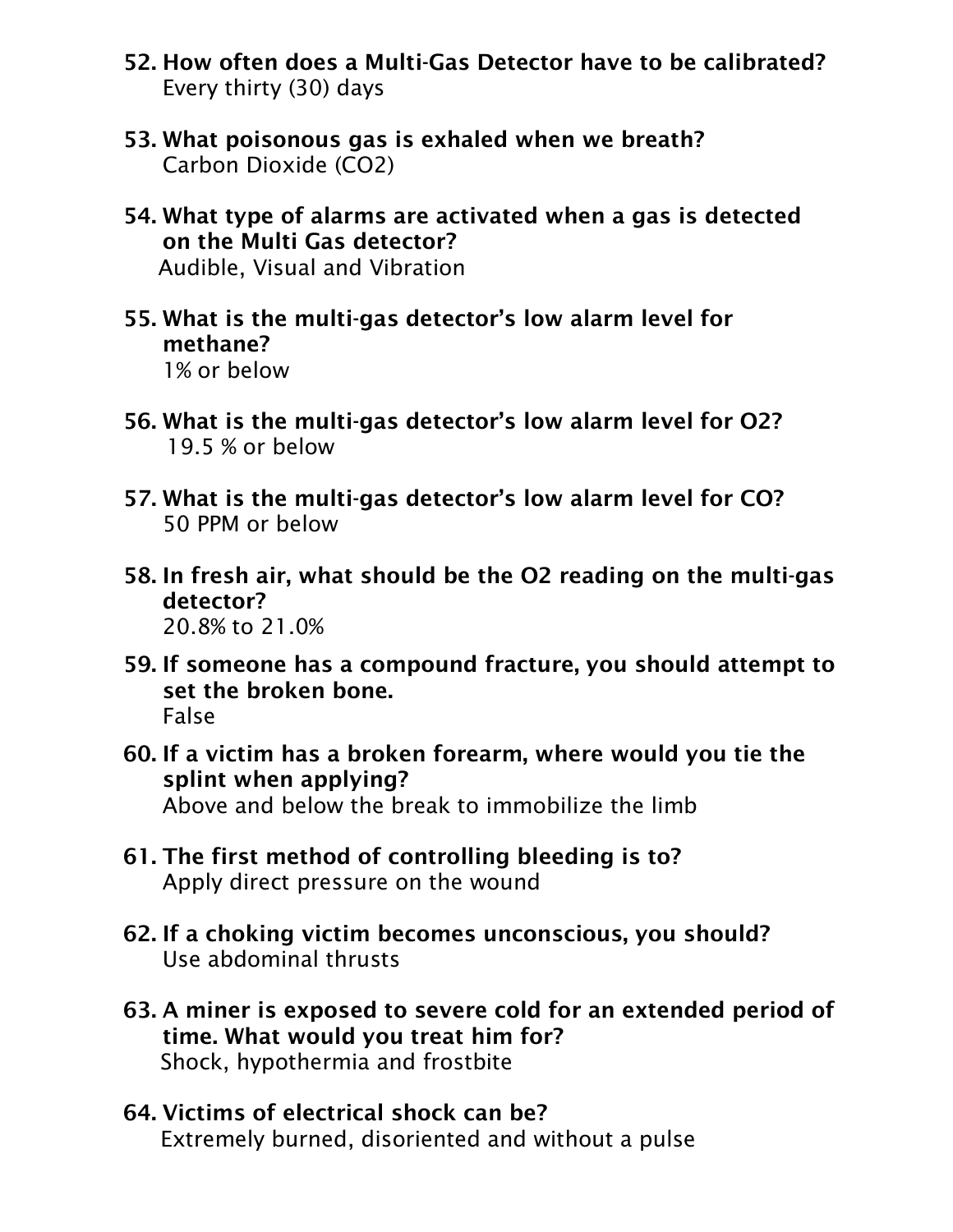- 65. A victim who has fallen, should be treated the same as? If they had a broken spine or neck
- 66. If someone gets a foreign object stuck in their eye, you should treat by:

Covering both eyes and immediately get to a doctor

67. All accident victims of a serious injury should be treated for shock.

**True** 

68. Cardiopulmonary Resuscitation (CPR) is administered to someone who has?

Stopped breathing and has no heartbeat

69. How often shall each coal mine employee be required to take a refresher First Aid Course?

Not less than five (5) hours every twenty-four (24) months of employment

70. What is the proper way to move an unconscious victim onto a back board?

Perform a four (4) man log-roll maneuver, with each four (4) men in place, roll the victim carefully while keeping the spine straight, slide the board under the victim, lower him/her down onto the board in unison, pad and strap accordingly.

### 71. Which of the following can prevent accidents?

- Paying close attention to your surroundings
- Not taking chances or shortcuts
- Follow safe operating procedures

#### 72. Frost bite can cause the loss of fingers and toes. True

73. If an accident victim has severe burns from an electrical explosion, you should cover the burn area with an ointment before dressing. False

#### 74. What is the most important thing to do if you suspect a spine or back injury?

Immobilize head and neck before and after placing on stretcher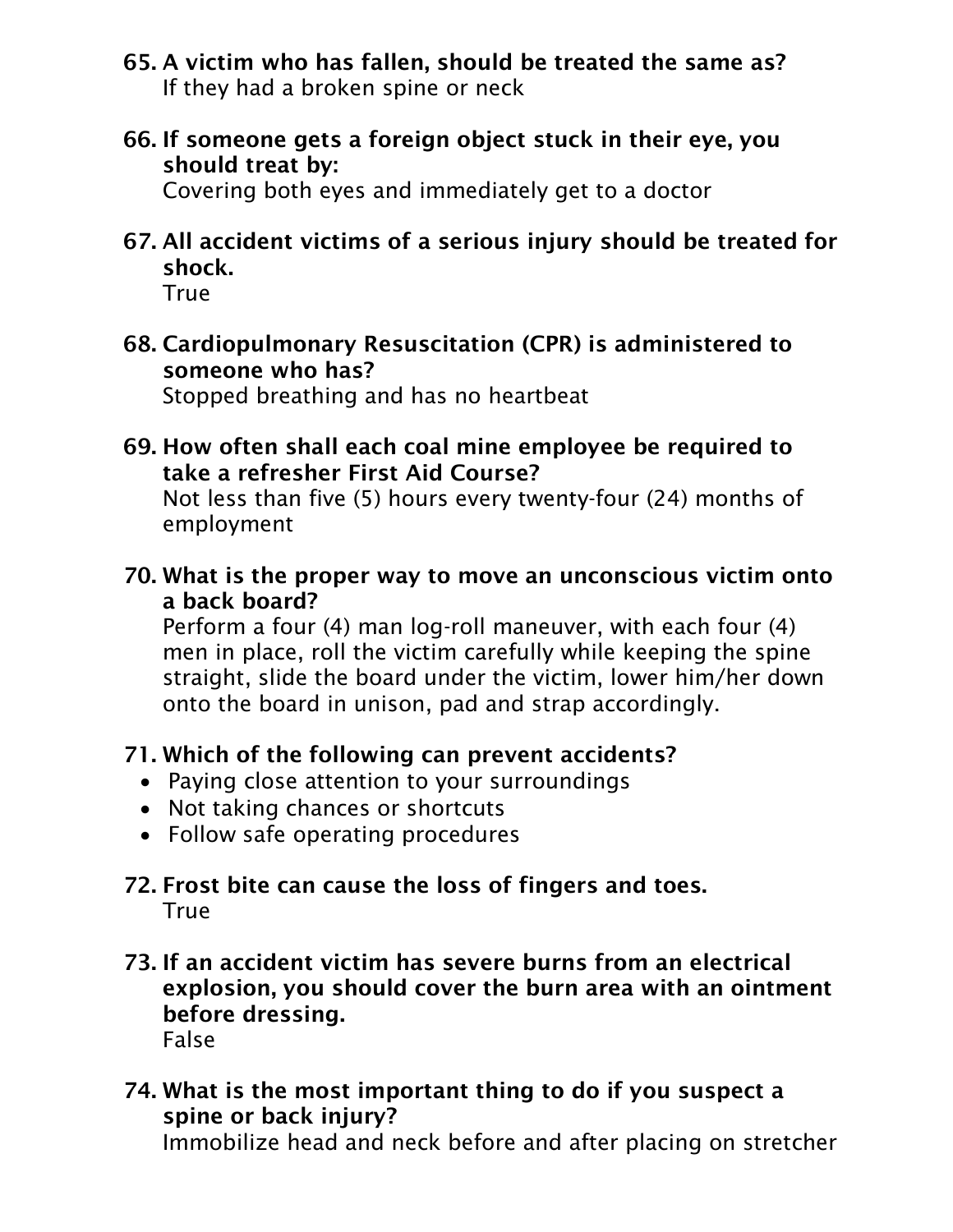75. If a patient had a broken arm, a cut on his/her head and blood spurting from an open wound on the leg, which injury would you treat first?

Blood spurting from open wound

76. When performing CPR, when should you quit doing chest compressions?

Only when you are being relieved of the duty by another qualified person or when you just can't go any further because of fatigue and there is no one else available to assist or relieve you.

- 77. When performing artificial ventilation, how many breaths per minute should you give the victim? Twelve (12) (One breath every 5 seconds)
- 78. What is the universal sign for choking? The victim clutching his/her throat with their hands
- 79. What is the "First Priority" in an emergency situation within the mine?

Exhaust every effort to evacuate the mine

80. After all means have been exhausted and escape is not possible,

You should proceed to the nearest mine shelter facility and prepare the unit for entrance.

- 81. How long should your stored SCSR provide breathable air? Rated for 60 minutes
- 82. Once inside the shelter, you must monitor the atmosphere inside the Shelter. **True**
- 83. How many entries are designated as escapeways from the working section to the nearest available opening on the surface? Two (2)
- 84. Can the oxygen level be controlled within the shelter's atmosphere? Yes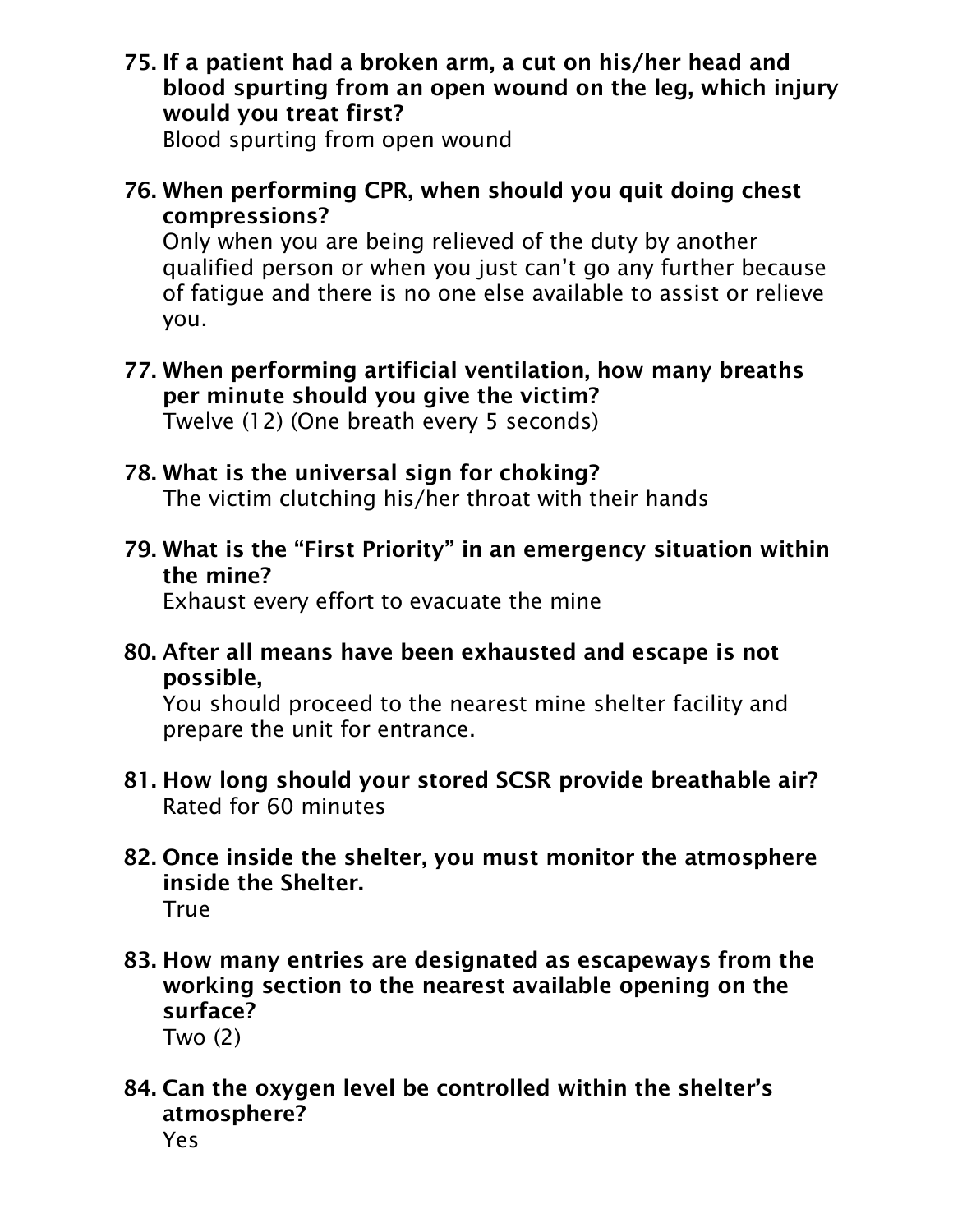85. How long can you survive in a shelter before your breathable air is depleted? (this is an approximate time with the shelter completely full). 96 hours

86. What should be the minimum oxygen level inside a shelter when occupied?

19.5%

- 87. What is a good way to preserve oxygen while awaiting rescue from within a shelter facility?
	- Lay down and be quiet
	- Don't exert yourself
	- Stay calm and collected
- 88. When can you safely remove your SCSR after entering a shelter?

After everyone is inside, the unit has been purged and the atmosphere tested clear.

89. After entering the shelter, when should you exit back into the mine?

After the Rescue Team instructs you to exit, and only then should you leave the shelter.

#### 90. Where must you keep your personal SCSR?

Worn on your person or within immediate arms reach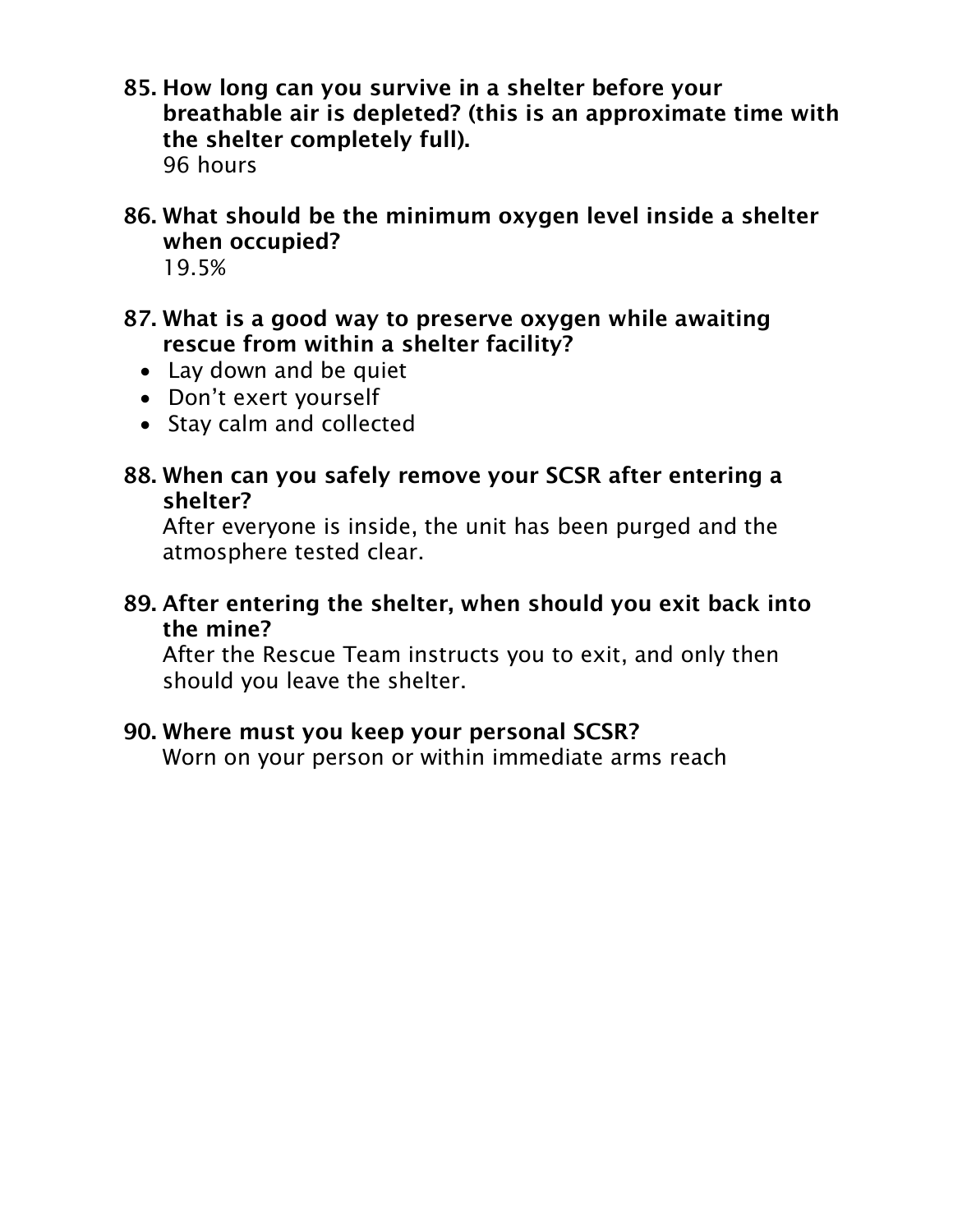# Basic Three (3) Gas Detector

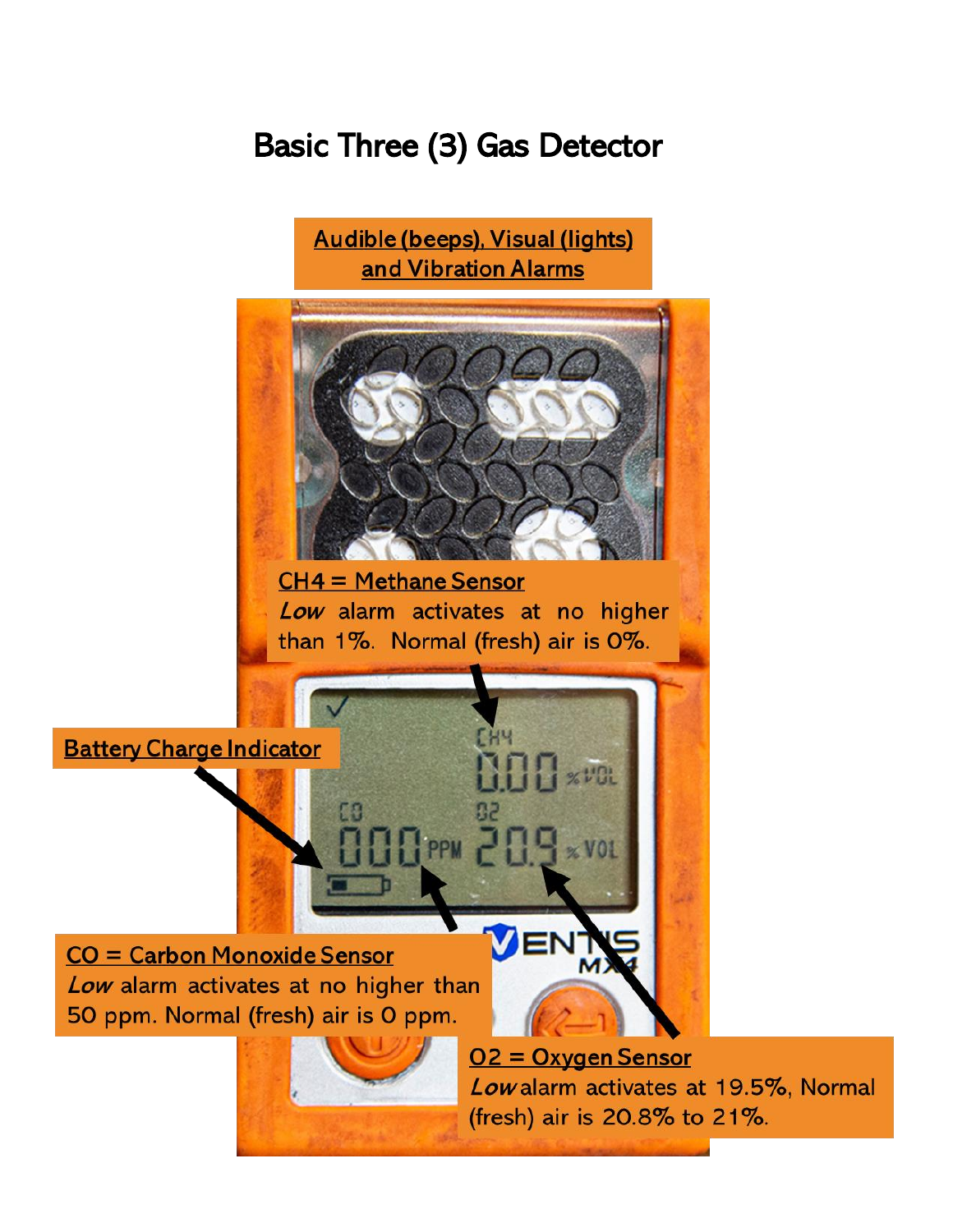## **GAS TESTING**

**THE FOLLOWING ARE DETECTOR ALARM LEVELS FOR METHANE (CH4), CARBON MONOXIDE (CO), and OXYGEN (O2).**

**1% OR LESS** METHANE (CH4) LOW ALARM LEVEL

**1.5% OR LESS** METHANE (CH4) HIGH ALARM LEVEL

**50 PPM OR LESS** CARBON MONOXIDE (CO) LOW ALARM LEVEL

**100 PPM OR LESS** CARBON MONOXIDE (CO) HIGH ALARM LEVEL

**19.5%** OXYGEN (O2) LOW ALARM LEVEL

**THE EXPLOSIVE RANGE OF METHANE IS 5% TO 15%.**

**NO ELECTRICAL EQUIPMENT SHALL BE OPERATED IN A MINE FOR A PERIOD LONGER THAN TWENTY (20) MINUTES WITHOUT A METHANE EXAMINATION.**

**POWER TO EQUIPMENT SHALL BE REMOVED WHEN 1% OR GREATER METHANE (CH4) IS DETECTED AND THE AFFECTED AREA REVENTILATED TO LOWER METHANE LEVELS. A RETEST FOR METHANE WILL BE PERFORMED TO CONFIRM THE METHANE HAS BEEN REMOVED.**

**WHEN METHANE (CH4) LEVELS REACH 1.5% POWER TO ALL EQUIPMENT IN THE AFFECTED AREA IS DEENERGIZED AND MINERS (MEN/WOMEN) REMOVED. THE AREA MUST BE REVENTILATED TO LOWER METHANE LEVELS AND RETESTED PRIOR TO MINERS REENTERING THE AFFECTED AREA.**

**GAS DETECTORS SHALL BE CALIBRATED WITHIN THIRTY (30) CALENDAR DAYS.**

**THE FOLLOWING ARE THE CHECKS PERFORMED ON A GAS DETECTOR PRIOR TO USE.**

- **1. CHECK CASE INTEGRITY (SCREWS AND SEALS IN PLACE)**
- **2. CHECK SCREEN READABILITY (NOT SCRATCHED ENOUGH THAT YOU CAN'T READ)**
- **3. CHECK SENSOR SCREENS (MUST NOT BE BLOCKED OR PLUGGED UP)**
- **4. CHECK AUDIBLE AND VISUAL ALARMS**
- **5. CHECK BATTERY LEVEL (SHOULD BE FULLY CHARGED PRIOR TO USE)**
- **6. CHECK SENSOR ZERO (MUST ZERO IN FRESH AIR)**
- **7. CHECK CALIBRATION**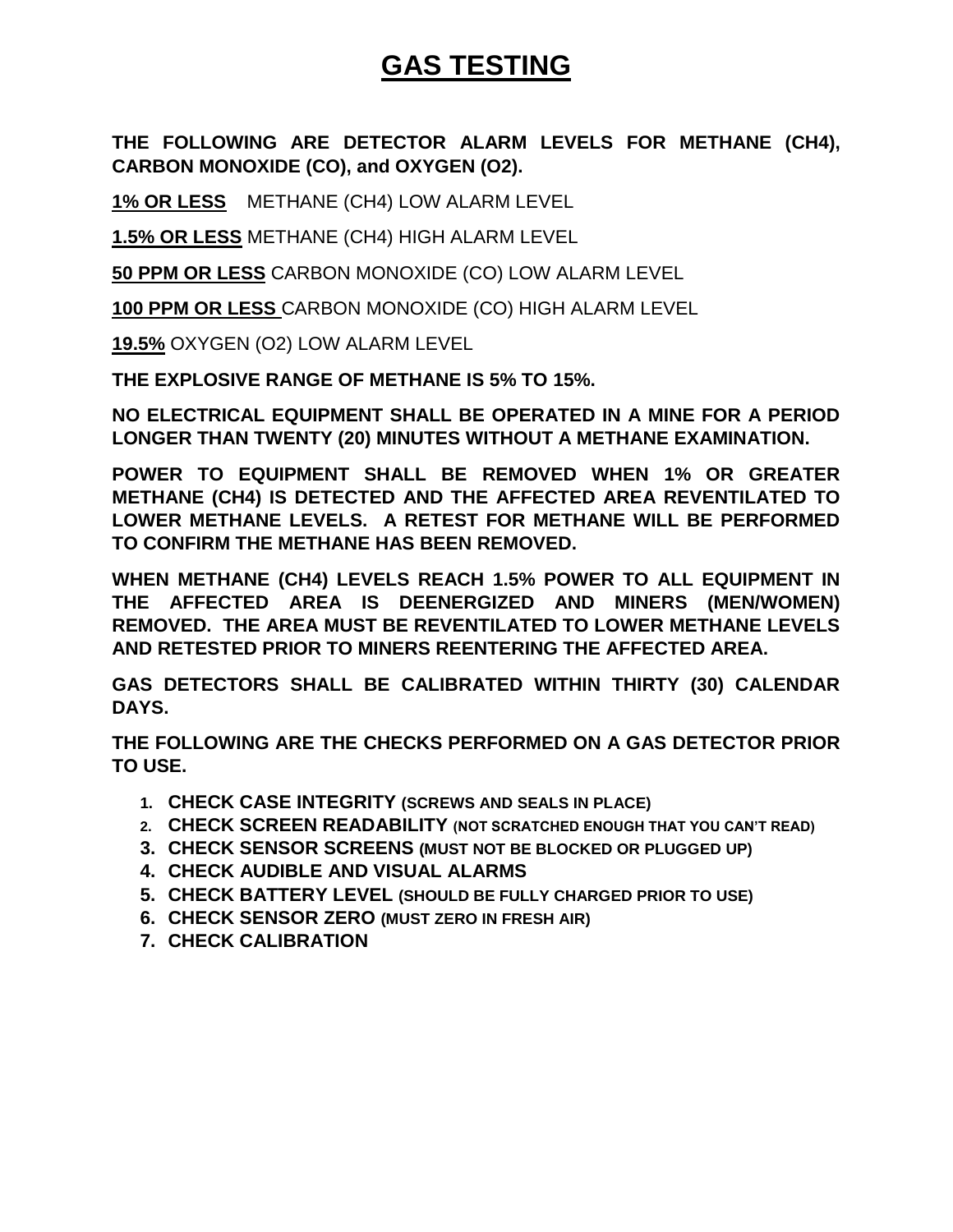| Carbon<br><b>Monoxide</b><br>Level | <b>Signs and</b><br>Symptoms<br><b>Of Exposure</b>                                      | <b>Oxygen Level</b> | <b>Signs and</b><br><b>Symptoms</b><br><b>Of Exposure</b>                                                                            |
|------------------------------------|-----------------------------------------------------------------------------------------|---------------------|--------------------------------------------------------------------------------------------------------------------------------------|
| 35 ppm                             | Headache and dizziness within 6-8<br>hours                                              | 23.5%               | Maximum safe level. High levels of<br>O2 present fire hazards                                                                        |
| 100 ppm                            | Headache and dizziness within 2-3<br>hours                                              | 20.8%               | Normal air                                                                                                                           |
| <b>200 ppm</b>                     | Headache and dizziness within 1-2<br>hours, loss of judgement                           | 19.5%               | Minimum safe level. Most gas<br>detectors will alarm at this level                                                                   |
| 400 ppm                            | Severe frontal headache within 1-2<br>hours.                                            | 15-19%              | First signs of hypoxia. Decreased ability<br>to work. Respirations increase                                                          |
| 800 ppm                            | Dizziness, nausea, convulsions within<br>45 min; insensible within 2 hours              | $12 - 14%$          | Breathing becomes difficult, rapid pulse,<br>impaired coordination, poor perception and<br>judgement. Possible loss of consciousness |
| 1,600 ppm                          | Headache, rapid pulse, dizziness, nausea<br>within 20 min. death within 2 hours.        | 10-12%              | Rapid respirations. Blue lips. Likely loss<br>of consciousness Eventual death                                                        |
| 3,200 ppm                          | Headache, dizziness, nausea in 5-<br>10 min. Death within 30 min.                       | 8-10%               | Mental failure, unconsciousness, ashen face,<br>blue lips, nausea, vomiting, lack of mobility.<br>Death                              |
| 6,400 ppm                          | Headache, dizziness in 1-2 min. convulsions,<br>respiratory arrest, death within 20 min | $6 - 8%$            | Death within 8 minutes                                                                                                               |
| 12,800 ppm                         | Unconsciousness after 2-3<br>breaths. Death within 3 min.                               | $4 - 6%$            | Coma within 40 seconds.<br>Convulsions, death within minutes                                                                         |
|                                    | Signs and Symptoms can always vary from person to person based on health and various    |                     |                                                                                                                                      |

physiological factors